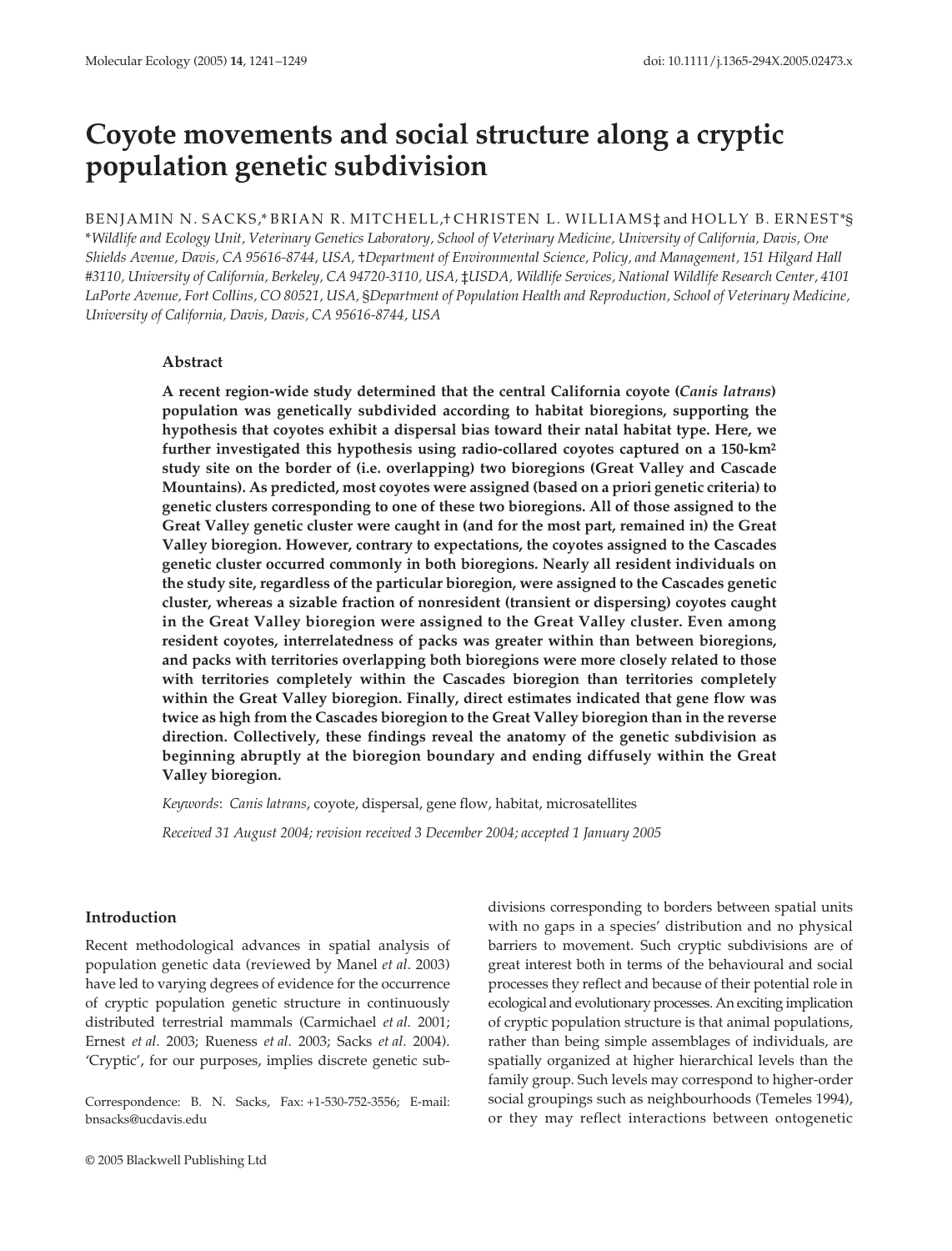tendencies in the individual or the physical landscape (Davis & Stamps 2004), or both. Difficulties in tracking movements of large numbers of individuals have hampered the study of higher-order social organization and dispersal behaviour in large mammals and, until recently, lack of methods for spatial analysis of genetic data have likewise prevented visualization of cryptic population structure. Here, we merge field-based monitoring of coyote (*Canis latrans*) movements and relationships with a landscape genetic approach to examine more closely the social fabric of coyotes captured along the border between two habitats corresponding to a recently described cryptic population genetic subdivision in this species (Sacks *et al*. 2004).

In the earlier regional-scale study, Sacks *et al*. (2004) found that the central California coyote population was genetically subdivided into four groups along habitat breaks consistent with the a priori hypothesis that coyotes dispersed preferentially into habitat similar to their natal habitat. However, because that study used single capture locations of coyotes over a large portion of California, it lacked the focused information about individual coyote movements necessary to conclusively test the hypothesis. Moreover, even if the natal-habitat-biased dispersal hypothesis proves to be essentially correct, that is, that population genetic structure of coyotes ultimately arises from a tendency of coyotes to disperse into habitat similar to their natal habitat, the reality may be more complex. For example, coyotes are highly social, not only within packs (i.e. territorial family groups) but among them (Bekoff & Wells 1986; Gese 2001). Although they commonly disperse over long distances (Harrison 1992), they frequently settle in nearby territories (Williams *et al*. 2003), suggesting neighbourhood structure could mediate any natal-habitat-biased dispersal tendencies. The strength of dispersal biases could also vary depending on the type or quality of natal habitat, possibly resulting in asymmetric patterns of gene flow. Understanding how behaviour, sociality, and landscape patterns interact in determining population structure is important in assessing their likely roles in ecological and evolutionary processes.

In this study, we investigated the behavioural underpinnings of earlier findings using additional, radio-collared coyotes from a relatively small site (150 km2), the Dye Creek Preserve (DCP), straddling the border of two habitat bioregions (Fig. 1). Our approach was twofold. First, we assigned each DCP coyote to one of the four central California genetic clusters identified by Sacks *et al*. (2004) and examined their habitat use in this context. Assignments of 98 DCP coyotes to genetic clusters was accomplished using prior information based on genotypes of 517 central California coyotes external to the DCP (including the 457 individuals used by Sacks *et al*. 2004). Symmetry of gene flow was also investigated between the two habitat bioregions. Second, we investigated the social cohesion of packs



**Fig. 1** Map of the study area, illustrating the location of the Dye Creek Preserve on the boundary of the Great Valley and the Cascades bioregions. Four previously identified coyote genetic clusters corresponded to bioregions as follows: (1) Great Valley (2) Cascades, Sierra-Nevada, Modoc (3) Northwestern, and (4) Central Western (Sacks *et al*. 2004).

in relation to the habitat divide, irrespective of genetic cluster assignment.

## **Materials and methods**

#### *Study area*

The DCP (40.11°N, 122.04°W) is a 150-km2 area located partly in the Cascades bioregion (CAS), characterized by blue-oak (*Quercus douglassii*) woodland and annual grassland vegetation on rolling hills varying in altitude from 150 to 710 m above sea level (a.s.l.) ('hill' habitat) and partly in the Great Valley bioregion (GV), flat terrain dominated by agricultural fields and grasslands (75 to 150 m a.s.l.; 'valley' habitat) (Hickman 1993; Mitchell 2004; Fig. 1). The exact boundary between these two bioregions was as defined by Hickman (1993).

#### *Field and laboratory methods*

Coyotes were captured alive using snares or padded-jaw foothold traps from March 1998 to July 2002, radio collared, and released. Blood and/or ear tissue were collected for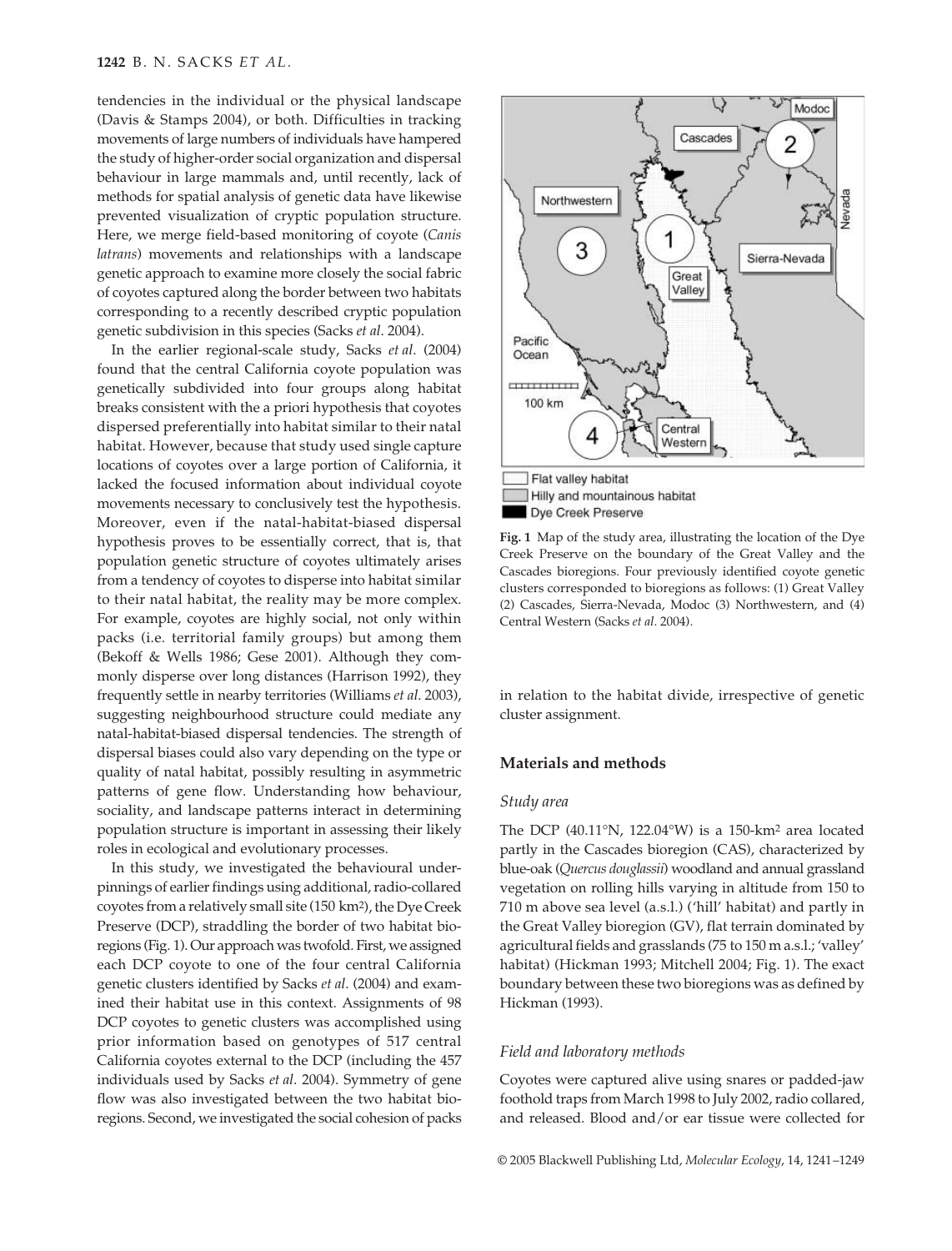DNA extraction. Coyotes were radio-tracked for up to 5 years ( $\bar{x}$  = 1.5 years). Determination of each coyote's social status — resident (i.e. using a regular territory, including breeding adult, nonbreeding pack associate, pup) or transient (wandered widely, did not use a regular area) — and pack affiliation was described in detail by Mitchell (2004) and was based on space use (radiotelemetry data), behaviour observations (including social interactions), age, and reproductive condition (as observed at capture). Parentage tests were also used to aid in determination of pack affiliations (B. R. Mitchell, unpublished). In general, coyotes were considered residents if they occupied regular territories and transients if they did not. Animal care and use protocols were approved by the University of California, Berkeley (R139) and the United States Department of Agriculture, National Wildlife Research Center (QA 586).

Sample collection, DNA extraction, purification, and polymerase chain reaction (PCR) amplification procedures were as detailed by Sacks *et al*. (2004) and Williams *et al*. (2003), as were genotyping procedures, except that in this study, 13 of the loci (those used by Sacks *et al*. 2004) were genotyped using an ABI 3730 capillary DNA analyser. Hardy–Weinberg and linkage equilibria were assessed in the DCP coyotes using ARLEQUIN version 2.000 (Schneider *et al*. 2000; Guo & Thompson 1992) and genepop version 3.3 (Raymond & Rousset 1995), respectively. Hardy–Weinberg and linkage equilibrium tests for other central California coyotes were presented previously (Sacks *et al*. 2004).

#### *Assignment of DCP coyotes to regional clusters*

Assignment tests were performed in the program structure 2.0 (Pritchard *et al*. 2000) based on genotypes at the 13 loci used by Sacks *et al*. (2004) (*FH2001*, *FH2004*, *FH2010*, *FH2054*, *FH2079*, *FH2088*, *FH2096*, *FH2100*, *FH2161*, *FH2289*, *FH2328*, *FH2380*, and *FH2457*; Breen *et al*. 2001). A total of 615 coyotes was used for this study. First, 517 central California coyotes (457 coyotes used by Sacks *et al*. 2004 and 60 additional specimens) external to DCP were assigned to one of four genetic clusters corresponding to four California bioregions (Fig. 1) based on 13 microsatellite loci (Sacks *et al*. 2004). This prior information was then used as per Pritchard & Wen (2002) to assign 98 DCP coyotes to one of the four clusters. Assignments were defined conservatively as the most probable cluster. Additional analyses using a stricter criterion for assignment ( $\geq 80\%$ probability) did not qualitatively change results and are therefore not presented. Further, a second run performed on all 615 coyotes without using prior information produced nearly identical assignments and a third run assuming five clusters did not qualitatively improve the fit over the four-cluster model according to the log Pr(X | K) or geographical criteria (Pritchard *et al*. 2000; Sacks *et al*. 2004).

# *Habitat use and residence on the DCP relative to cluster assignment*

We tested the predictions that coyotes assigned to the GV cluster primarily used the valley and that those assigned to the CAS cluster primarily used the foothills. We did this both for capture locations and for last-known locations (e.g. radiotelemetry locations, mortality sites). The average time between capture and last known location was 1.5 years (range: 1–1874 days). Fisher exact tests were used to test the null hypothesis: coyote location (valley vs. hills) is independent of genetic cluster assignment.

#### *Directionality of gene flow*

We investigated symmetry of gene flow between habitats among the 98 DCP coyotes in two ways. First, we compared genetic admixture between genetic clusters (GV, CAS) and between habitat-use categories (hills, valley, both, based on first and last-known locations). If gene flow was asymmetrical, admixture should have been greatest on average among individuals in the cluster or habitat that received the highest proportion of migrants from the other(s). The extent of an individual's genetic admixture was estimated based on the *Q* values (estimated proportions of ancestry) calculated in the sTRUCTURE analyses (Pritchard et al. 2000). Although four *Q* values are calculated for each individual (one for each genetic cluster), we used only the *Q* values corresponding to each individual's cluster assignment (i.e. their largest *Q* value). Because of the highly non-normal nature of *Q* distributions, statistical differences were assessed using a nonparametric Kolmogorov–Smirnov test (for the two-group comparison) and a Kruskal–Wallis test (for the three-group comparison), both performed in SYSTAT version 9.0 (SPSS Inc.) (Zar 1999).

To investigate gene flow between genetic clusters and between habitat-use categories more directly, we used the program bayesass version 1.2 (Wilson & Rannala 2003). This program uses a Bayesian approach that produces estimates of recent migration rates between groups in each direction without depending on potentially unrealistic assumptions such as equilibrium between gene flow and random drift. Default settings were selected for all parameters.

## *Pairwise relatedness of individuals and packs with respect to habitat*

These analyses focused on resident packs as the sample units and compared social connections among their territories within vs. between habitats. We used the 98 DCP coyotes and the seven new loci (*CXX2235*, *FH2140*, *CXX140*, *FH2062*, *FH2137*, *FH2159*, *FH2441*; Breen *et al*. 2001) in addition to the 13 loci used by Sacks *et al*. (2004; given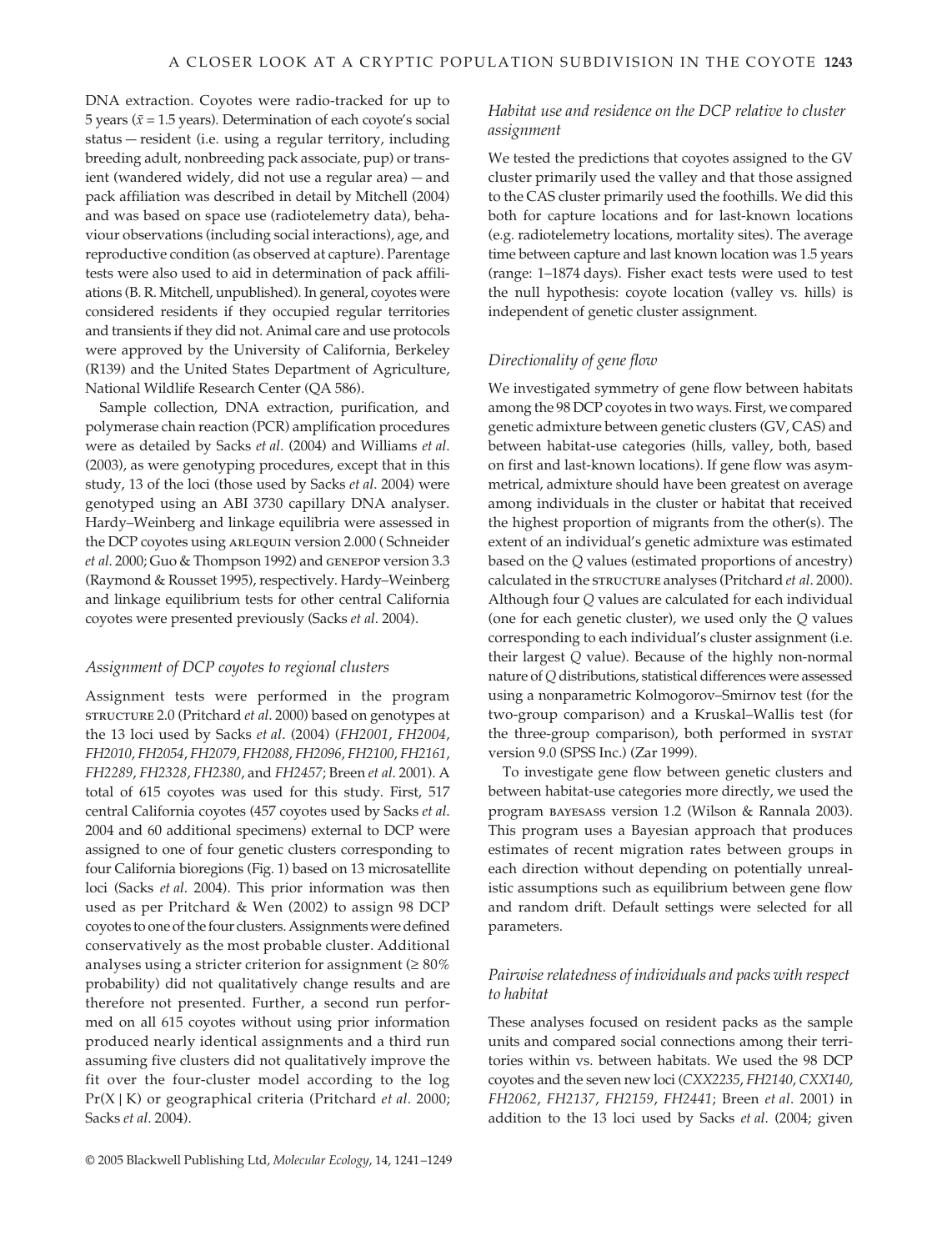previously) for a total of 20 loci. We examined the relationships among packs in two ways. First, we calculated the relatedness, *R*, between all pairs of individuals and determined linkages between territories in terms of related individuals, defined as  $R > 0.25$  (implies an estimate that > 25% of genes are shared) (Queller & Goodnight 1989). We chose 0.25 as the cutoff value because this corresponds to the expected value for second-order relatives and was sufficiently low to include most first-order relatives (expected  $R = 0.50$ ) while excluding most nonrelatives. For example, 97% of known first-order relatives (average *R* ± SD = 0.44 ± 0.10, *n* = 32) had *R* > 0.25 and of 95% of nonfirst-order relatives (but possibly including some second-order relatives)  $(0.00 \pm 0.13, n = 88)$  had  $R < 0.25$ . We used RELATEDNESS 5.0 (<http://www.gsoftnet.us/GSoft.html>) to calculate *R*. We used Yates-corrected chi-squared goodness-of-fit tests to determine whether the frequency of linkages connecting territories within the same habitat vs. between habitats differed proportionally from chance expectation. To assess the potentially confounding effect of geographical distance, we tested whether linkages occurred more frequently than expected by chance in adjacent territories using a Yates-corrected chi-squared goodness-of-fit test. Expected numbers were calculated as the total number of interpack relative-pairs multiplied by the proportion of all possible pairings within the same habitat (former analysis) or in adjacent territories (latter analysis).

The use of *R* values was useful in that we could pinpoint social relationships among packs directly. However, most pairs of individuals were not first- or second-order relatives and *R* values do not indicate more distant relationships. Therefore, we also calculated pairwise  $\hat{F}_{ST}$  values among packs. These estimates were expected to be biased, in an absolute sense, because of high levels of within-pack relatedness, but nevertheless should have provided an unbiased index of relative genetic distance among packs. We investigated partial correlations among pairwise distance (expressed as  $\hat{F}_{ST}/(1 - \hat{F}_{ST})$ , Slatkin 1995) matrices calculated from eight packs (those with  $\geq$  3 members genotyped), using a multiple factor Mantel permutation test (Smouse *et al*. 1986). We wished to determine whether genetic distance was greater between packs from different bioregions than between packs from the same bioregion, over and above that expected because of geographical distance between territories. Independent variable matrices were of pack distance and bioregion. Pack distance was measured in numbers of territories separating packs (range 1–5). The bioregion matrix was composed of zeros and ones, where 0 corresponded to packs in the same bioregion and 1 corresponded to packs in different bioregions. In these analyses, the partial correlation coefficient between pack distance and bioregion effectively controlled for effects of pack distance, such that its significance would support the hypothesis that bioregions

accounted for genetic distance over and above that explained by pack distance alone. We calculated the genetic distance matrix and performed Mantel tests using ARLEQUIN (Schneider *et al*. 2000).

Some packs had territories that overlapped both bioregions. Therefore, we performed the individual-based (i.e. *R*) and pack-based (i.e.  $\hat{F}_{ST}$ ) analyses twice, once considering packs with territories overlapping both habitats to be in the valley and a second time considering packs with territories overlapping both habitats to be in the hills. To compensate for the possible inflation of type I error rates caused by multiple comparisons, we used a Bonferroni correction (i.e. doubling *P* values).

#### *Terminology*

To avoid confusion, we used the abbreviations 'CAS' and 'GV' strictly to refer to genetic cluster assignments and use the terms 'hill' and 'valley' strictly to refer to the physical location of coyotes (i.e. captures, final locations, territories). Nevertheless, 'hills' implies the Cascades bioregion and 'valley' implies the Great Valley bioregion.

## **Results**

#### *Hardy–Weinberg and linkage equilibria in DCP coyotes*

We detected 214 alleles among the 20 loci (4–23 alleles each) in the 98 DCP coyotes. Three loci (*FH2001*, *FH2140*, *FH2441*) were significantly out of Hardy–Weinberg equilibrium after correcting for multiple comparisons. In all three cases, observed heterozygosity (average  $= 0.69$ ) was lower than expected heterozygosity (0.85). Average expected heterozygosity among the 20 loci was 0.80 (range = 0.55– 0.91). Of 190 pairs of loci, eight showed significant linkage disequilibrium after correcting for multiple comparisons (*CXX140*-*FH2054*, *FH2004*-*FH2079*, *FH2088*-*FH2161*, *FH2010*- *FH2328*, *FH2088*-*FH2328*, *FH2289*-*FH2441*, *FH2140*-*FH2457*, *FH2289*-*FH2457*). Loci were not physically linked in any of these cases (Neff *et al*. 1999). These instances of Hardy– Weinberg and linkage disequilibrium were consistent with population substructure in the DCP sample.

## *Habitat use and residence on the DCP relative to genetic cluster assignment*

Indeed, the DCP sample did not reflect a panmictic population. Of the 98 DCP coyotes genotyped, 19 were assigned to the GV cluster, 66 were assigned to the CAS cluster (equivalent to the Sierra Nevada/Cascades/Modoc cluster; Sacks *et al*. 2004), and 13 were assigned to the other two clusters (central western, northwestern). All 19 GV coyotes were initially captured in the valley section of DCP (i.e. no GV coyotes were initially captured in the hills portion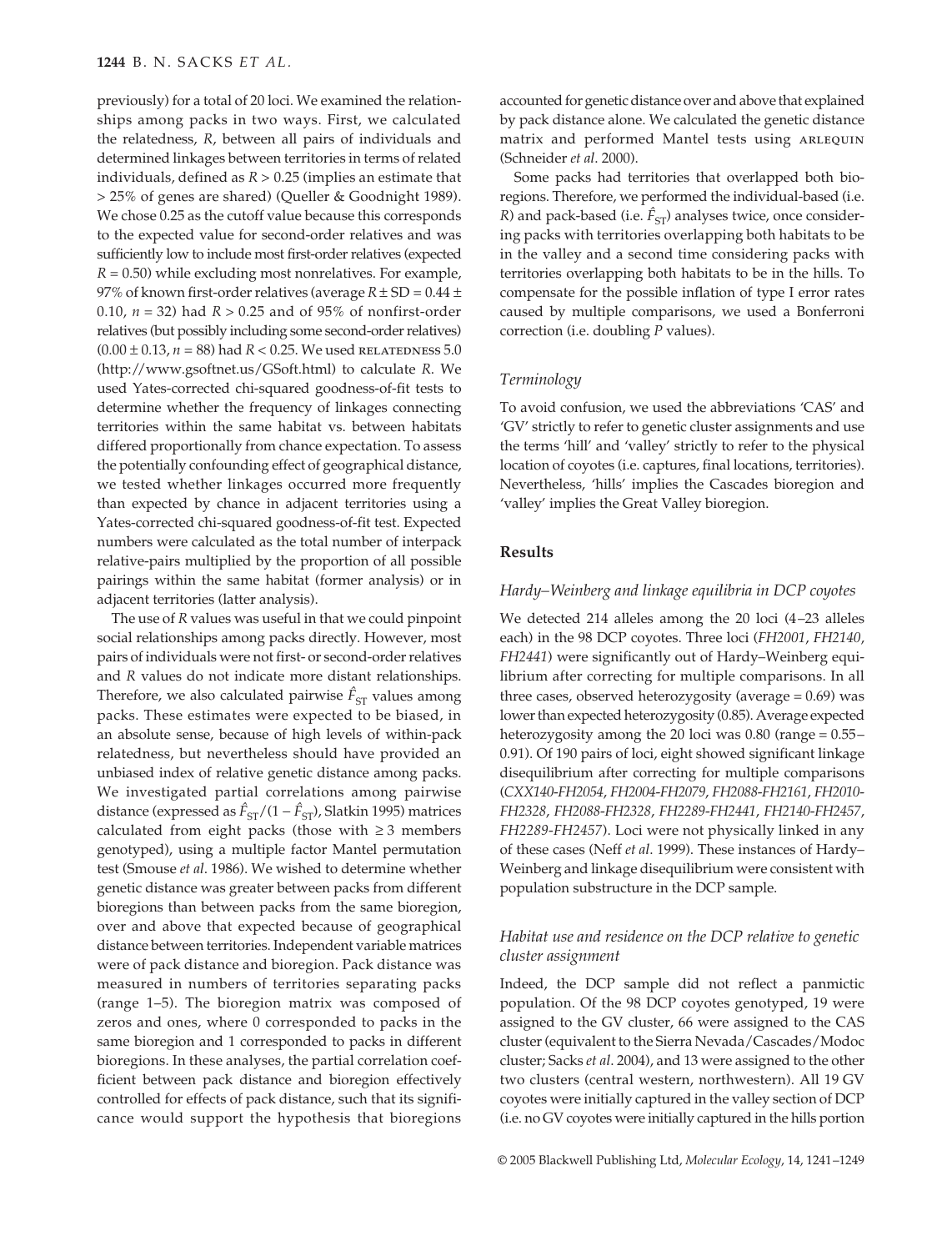

**Fig. 2** Initial capture locations (top graphs) and last known locations (bottom graphs) of coyotes (black dots) assigned to Great Valley (GV, left graphs,  $n = 19$ ) and Cascades (CAS, right graphs;  $n = 66$ ) genetic clusters. Locations are shown relative to the Dye Creek Preserve (DCP, shown in grey) and hill and valley habitat types (separated by tortuous line). All initial captures of GV coyotes were in valley habitat and their final locations were scattered widely, whereas initial captures of CAS coyotes were in both habitats and their final locations tended to remain on the DCP. Note: the lack of locations in the hills outside of the DCP was caused by radiotelemetry problems in this terrain and was not indicative of lack of coyote use.

of DCP) (Fig. 2). In contrast, initial capture locations of the 66 CAS coyotes were split between valley (66%) and hills (34%) sections of DCP (Fig. 2). This difference between GV and CAS coyotes in capture habitat was highly significant (Fisher exact *P* < 0.001). Similarly, last known locations of GV coyotes were more frequently in the valley (89%; Fig. 2) than were those of CAS coyotes (72%; Fig. 2; Fisher exact  $P = 0.08$ .

Interestingly, final locations of GV coyotes were more dispersed than those of CAS coyotes (Fig. 2), suggesting that GV coyotes primarily originated from elsewhere in the valley (i.e. outside of the DCP) and were initially captured while passing through the DCP. Indeed, of 30 residents on DCP (classified by radiotelemetry), one was a GV coyote and 26 were CAS coyotes (three were assigned to other clusters), whereas 54 transient coyotes (or residents outside of DCP) were more evenly split between GV (31%) and CAS (69%) clusters (Fisher exact *P* < 0.01). Eight transients were assigned to other clusters and six coyotes lacked sufficient radiotelemetry data to be classified as

residents or transients. The single GV coyote classified as a resident was paired with a CAS male and occupied a territory in the valley portion of DCP.

Overall, half of the 98 DCP coyotes had *Q* values (i.e. estimated proportion of ancestry from the assigned cluster) > 90%, and two-thirds of the sample had *Q* values > 80%. The remaining one-third of *Q* values was spread approximately evenly between 0.25 and 0.80. However, distributions of *Q* values differed between CAS and GV clusters  $(D_{\text{max}} = 0.39; P = 0.02)$ , with CAS coyotes tending to exhibit less admixture than GV coyotes (Fig. 3). Similarly, when analysed by habitat use, hill coyotes (i.e. initially captured and last located in the hills) showed less admixture (19% individuals with *Q* < 0.80) than valley coyotes (31% individuals with *Q* < 0.80), which had less admixture than coyotes initially captured in one habitat but last located in the other (48% individuals with *Q* < 0.80), although these differences were not significant  $(H_2 = 1.66; P = 0.43)$ .

Estimated migration rate (± SD) from the CAS cluster to the GV cluster  $(0.32 \pm 0.02)$  was nearly twice of that from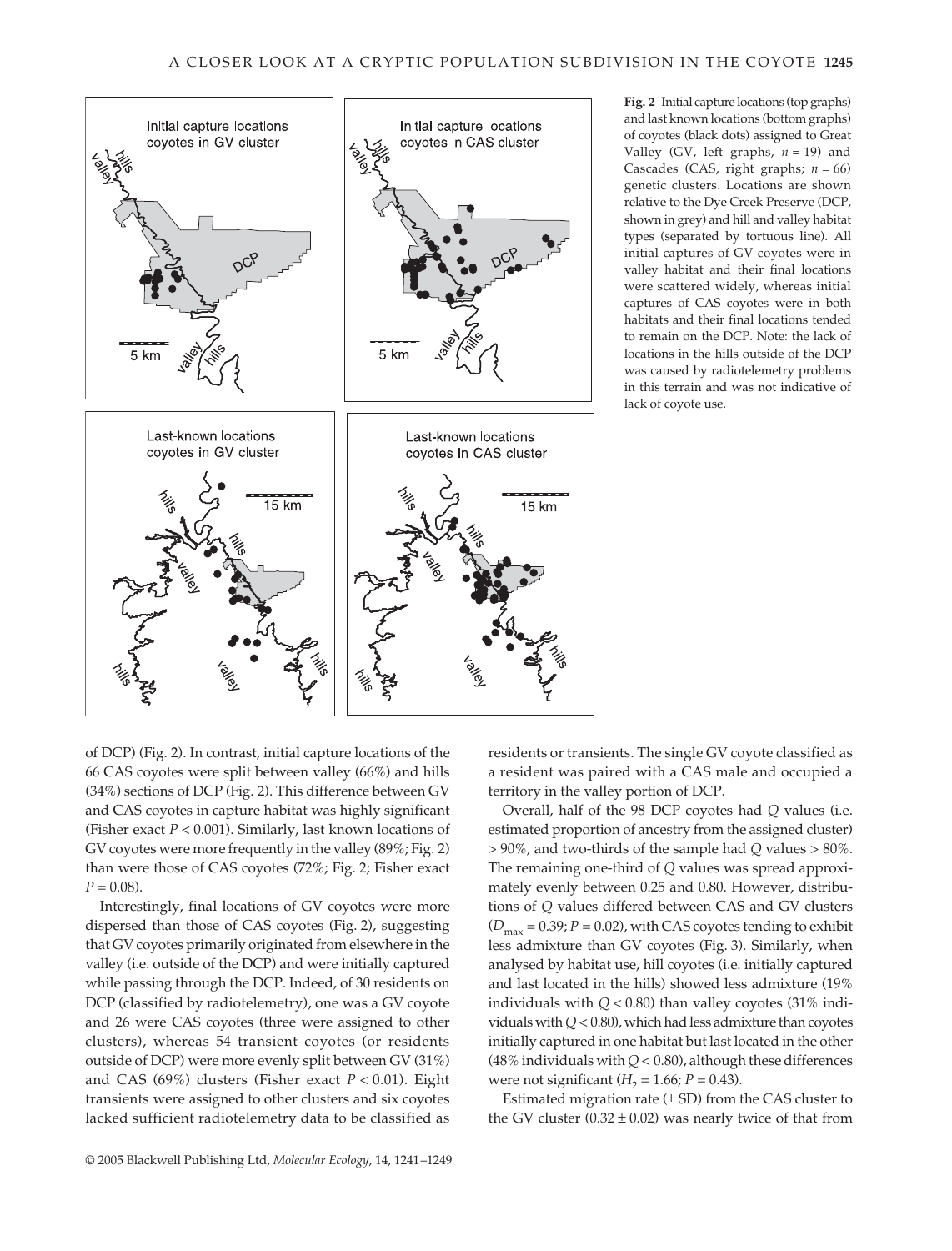

**Fig. 3** Distributions of *Q* values (estimated proportion of ancestry from the assigned cluster) of coyotes captured at Dye Creek Preserve assigned to CAS (*n* = 66) and GV (*n* = 19) genetic clusters. The greater proportion of low *Q* values among GV than CAS coyotes indicates greater admixture among coyotes in the GV cluster.

the GV cluster to the CAS cluster  $(0.18 \pm 0.03)$ . Similarly, estimated migration rate from the hills to the valley  $(0.26 \pm 0.02)$  was twice of that from the valley to the hills  $(0.13 \pm 0.04)$ .

## *Pairwise relatedness of individuals and packs with respect to habitat*

We found 14 pairs of interpack relatives (Fig. 4). When four territories that straddled valley and hill habitats were pooled with four hill territories (i.e. straddling territories were assumed to be hill packs that spilled out into the valley), there were 11 within-habitat pairs of relatives, which was more than expected by chance  $(n = 6.4$  withinhabitat relatives;  $\chi_1^2 = 3.70$ , Bonferroni-corrected  $P = 0.056$ ). When straddling territories were pooled with six valley territories, however, there was no significant difference between numbers of observed and expected within-habitat pairs of relatives ( $\chi_1^2 = 0.02$ , Bonferroni-corrected *P* > 0.88). These results suggest that territories overlapping or completely within the hills were socially distinct from those completely within the valley. Excluding straddling territories, there were no instances of relative pairs between valley



**Fig. 4** Territories of radio-collared coyotes in and around the Dye Creek Preserve with connecting lines to indicate an individual in one pack related to an individual in another pack  $(R > 0.25)$ . Numerals indicate numbers of individuals genotyped in each pack. No coyote from a valley territory had a relative in a hill territory, although territories straddling the boundary between hill and valley habitats shared relatives with coyotes in both habitats.

and hill territories compared to five instances of withinhabitat relative pairs. Of the 14 pairs of relatives, six instances were between adjacent territories and eight were between nonadjacent territories, which did not differ significantly from chance expectations (3.2, 10.8, respectively;  $\chi^2_1 = 2.26$ , *P* = 0.13), suggesting interpack distance was not an important confounding variable in this situation.

Genetic distance ( $\hat{F}_{ST}$ ) also was greater between packs in different bioregions than between packs in the same bioregion. When territories straddling bioregions were considered hill territories, this difference was significant (Fig. 5; average  $\hat{F}_{ST}$  = 0.08 within bioregions vs.  $\hat{F}_{ST}$  = 0.15 between bioregions;  $r_{Y2-1} = 0.14$ , Bonferroni-corrected  $P =$ 0.046). When territories straddling bioregions were considered valley territories, the difference was less pronounced (average  $\hat{F}_{ST}$  = 0.10 within bioregions vs. 0.13 between bioregions) and nonsignificant (Bonferroni-corrected  $P = 0.12$ ). There were no significant correlations between  $\hat{F}_{ST}$  and pack distance in terms of either univariate or partial correlation coefficients and regardless of whether packs with territories straddling bioregions were considered valley or hill packs (*P* > 0.70). Thus, again, geographical distance appeared irrelevant on the scale of this study.

Although sample sizes were too low for statistical comparison, it is worth noting that coyotes from hill packs had the highest average *Q* value (0.92, range: [0.79–0.97](https://0.79�0.97)), followed those from straddling packs (0.86, range: [0.56–0.95](https://0.56�0.95)), and then those from valley packs (0.82, range: [0.48–0.98\)](https://0.48�0.98).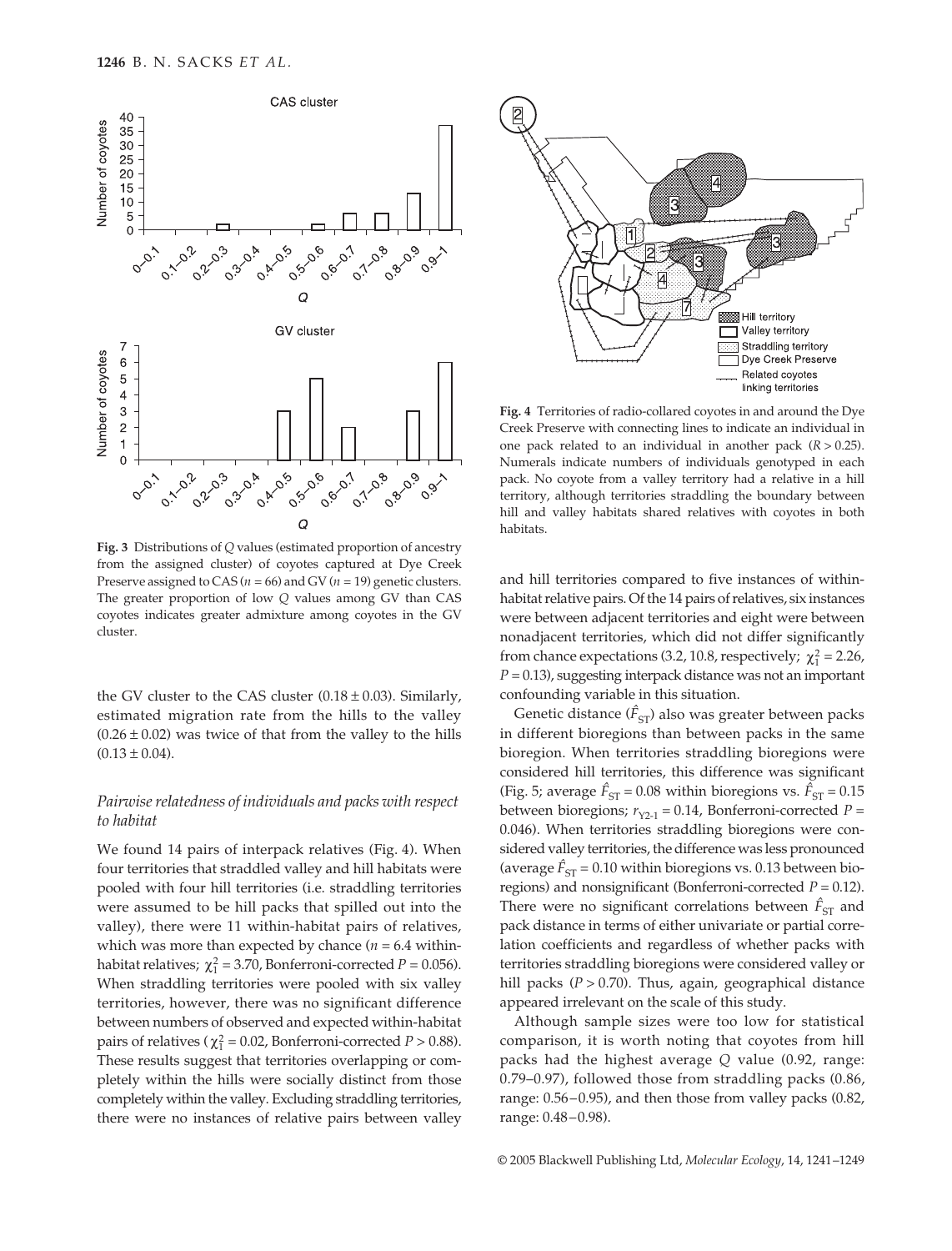

**Fig. 5** Pairwise  $\hat{F}_{ST}$  between packs within and between habitats as a function of interpack distance. The difference in the elevations of the trend lines indicates a difference in within-habitat (dashed line) vs. between-habitat (solid line)  $\hat{F}_{ST}$ values; that these lines are approximately horizontal indicates no relationship between  $\hat{F}_{ST}$ and interpack distance. Corresponding Mantel test statistics reported in the text were based on linearized  $\vec{F}_{ST}$ ,  $\vec{F}_{ST}/(1 - \vec{F}_{ST})$ .

#### **Discussion**

Several recent coarse-scale studies have presented evidence or argument for the occurrence of habitat-related cryptic population genetic subdivisions in terrestrial vertebrates (Carmichael *et al*. 2001; Ernest *et al*. 2003; Rueness *et al*. 2003; Geffen *et al*. 2004; Sacks *et al*. 2004; Stenseth *et al*. 2004). However, there is little empirical evidence for any particular behavioural, social, or demographic cause of these subdivisions. At the other end of the spectrum, many studies have focused on the ontogeny of habitat-selection behaviour of individuals (reviewed by Davis & Stamps 2004), but largely without regard to the population-level consequences of it. To extract a general understanding applicable to evolutionary theory, it is imperative to combine coarse landscape genetic approaches with fine-scale behavioural studies as we have attempted here.

Our study followed up the regional study by Sacks *et al*. (2004), which provided qualitative evidence that coyotes selectively dispersed to habitats similar to their natal habitats. Because of the necessarily coarse sampling, the previous study did not provide much resolution of the nature of the cryptic subdivisions. For example, because coyotes used in that study were ones that had been killed upon their initial capture, it was not possible to differentiate residents from those just passing through, e.g. during dispersal. In general, coyotes range widely and tend to be most vulnerable to capture when they are away from their territories or dispersing (Sacks *et al*. 1999a); it is therefore likely that many of these coyotes were caught far from their birth or breeding sites. Genetic structure stems from animal movements only in so far as the animals settle and breed. Therefore, it is important not only to understand how habitat affects the movements of individuals but, more directly, how it affects where they settle and reproduce. In this study, we radio-collared coyotes, which enabled us to distinguish residents from transients or dispersers, to map territories relative to habitat types, and to determine the relatedness among packs with respect to habitat divides.

First, our findings strengthened the conclusions by Sacks *et al*. (2004) that genetic structure of central California coyotes corresponds to habitat breaks and that this pattern relates to natal-habitat-biased dispersal. Although the coyotes in this study captured in the valley portion of the DCP were assigned commonly to both GV and CAS genetic clusters, this stood in stark contrast to the coyotes captured in the hill portion of the study area, none of which were assigned to the GV. Additionally, the DCP was quite distant from most sampling sites in the Sierra Nevada/ Cascades bioregion used by Sacks *et al*. (2004), making it a highly informative and independent validation of earlier findings.

To our knowledge, ours is the only study to explore the anatomy of a cryptic population genetic subdivision on a fine scale. An especially interesting finding of this study was an asymmetry with respect to coyote movement and gene flow between habitats. This asymmetry was supported consistently from several lines of evidence. First, the GV coyotes strongly avoided the hill habitat, whereas the CAS coyotes more commonly entered the valley habitat. Second, coyotes assigned to the GV genetic cluster tended to exhibit more admixture than those assigned to the CAS cluster. Likewise, coyotes located in valley habitat (regardless of genetic cluster assignment) tended to exhibit greater admixture than those located in hill habitat, although this trend was not statistically significant. Admixture tended also to be higher in packs resident in the valley portion of the DCP than in packs resident in the hill portion of the study area. Finally, direct estimates indicated approximately twice as much gene flow from the CAS cluster to the GV cluster and from the hills to the valley than in the reverse directions.

There are several possible explanations for the observed asymmetry in movement and gene flow between hill and valley habitats. One possibility is that hilly terrain may constitute a more complex environment than flat (valley) terrain, requiring greater sensory acuity. If so, coyotes may be better able to acclimate from hilly terrain to flat terrain than vice versa. Alternatively, or additionally, the valley may generally represent higher quality habitat than the hills and could therefore draw coyotes from the hills. For example, during summer, water is extremely scarce in the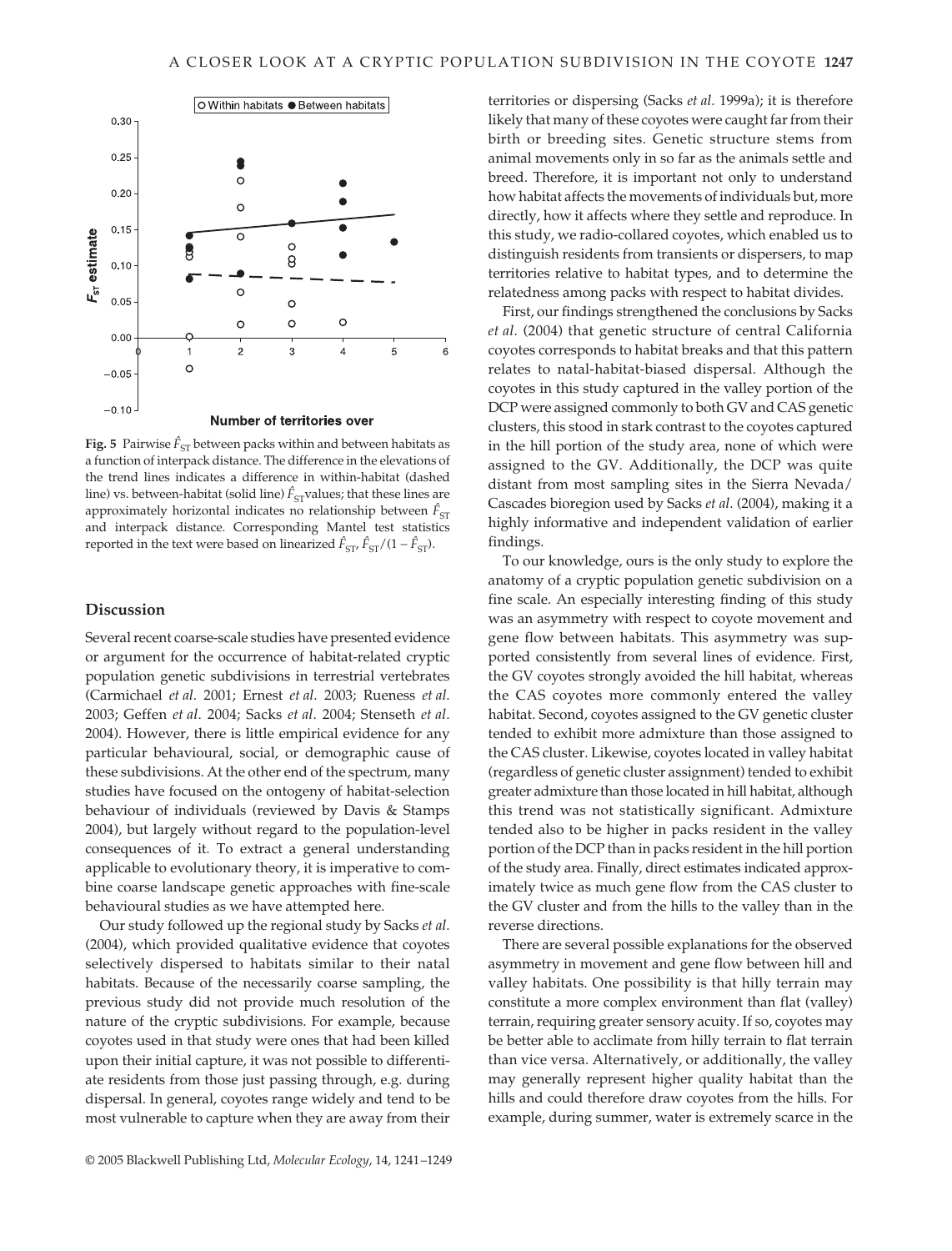hills but, because of agricultural irrigation, is relatively abundant in the valley (B.R. Mitchell, personal observation), such that prey biomass is likely to be greater per unit area in the valley than in the hills. Coyote territories were somewhat smaller on average in the valley than in the hills (even more so than indicated in Fig. 4 if topography is accounted for), suggesting that resources may well have been denser in the valley. Further, there were several instances of valley packs sharing relatives, indicating short-distance dispersal within the valley. However, no nonstraddling hill packs were linked through relative pairs, suggesting that hill coyotes were less likely to disperse to nearby locations in the hills except to territories overlapping the valley.

Regardless of the reasons for the asymmetries in movement between habitats, it is important to note that even in the hill-to-valley direction, dispersal appeared to be slowed by the habitat break. That is, the pairwise relatedness and pack genetic distance analyses indicated that there was a tendency within the resident population (primarily CAS coyotes) for social units to situate on one or the other side of the boundary. For example, packs with territoriesstraddling habitats were connected through relatives to packs in both habitats but no packs solely in one habitat shared a relative with a pack solely in the other habitat. These patterns suggest that coyotes readily disperse from the hills to territories that include both habitats, and that the offspring of these straddling packs, which will have been exposed to both habitats, may readily disperse to territories in valley habitat. However, coyotes apparently did not disperse from interior hill territories to interior valley locations.

Another interesting observation in this study was that individuals assigned to the GV cluster were rarely resident on the valley portion (or hill portion) of the DCP. Coyotes in the valley just 30 km to the southwest of DCP were primarily assigned to the GV (Sacks *et al*. 2004), indicating that the relative proportions of GV and CAS resident coyotes changed substantially between the valley, where it abuts the bioregion boundary, and a little further into the valley interior. A possible explanation for how CAS coyotes could dominate the valley habitat directly adjacent to the bioregion boundary is if coyotes from straddling territories, which were genetically clustered with coyotes from interior hills (i.e. CAS coyotes) but exposed to both hill and valley vegetation, perceived their natal habitat based on the prey base as opposed to vegetation as a primary cue. Prey as a habitat cue has also been put forth as an explanation for population subdivision in wolves (*Canis lupus*) (Carmichael *et al*. 2001).

At DCP, the prey base associated with the hills extended into the valley for some distance. In particular, wild pigs (*Sus scrofa*) and, for part of the year, deer (*Odocoileus hemionus*), were associated with the hill habitat but frequently

moved into the adjacent valley areas, e.g. to find water (especially in the summer; B. R. Mitchell, unpublished). Analysis of coyote scats indicated that these ungulates composed a seasonally important part of the diet in valley areas of the DCP as well (Barrett 1983; B. R. Mitchell, unpublished). Other than cattle, which were unlikely to compose a large part of the coyote diet, ungulate prey was essentially unavailable to coyotes further into the valley. Predation on ungulates by coyotes is a specialized behaviour that less experienced individuals tend to avoid (Gese & Grothe 1995; Sacks *et al*. 1999b; Sacks & Neale 2002). Therefore, it is conceivable that in valley areas adjacent to hills containing ungulate prey, CAS coyotes (born in or near the hills) hold a competitive advantage over GV coyotes (born in areas without ungulate prey). It would be informative in future studies to determine the diets of individual coyotes (e.g. via use of stable isotopes) with respect to genetic cluster assignment. Additionally, domination of the valley section of the DCP by CAS coyotes could be reinforced by social cohesion if, for example, territory establishment is better tolerated by neighbours that are closely related (Temeles 1994; Girman *et al*. 1997).

#### **Conclusions**

Our study has shown that cryptic genetic subdivisions in terrestrial carnivores can be sufficiently sharp to disrupt social fabric and be apparent at the smallest relevant spatial scale, that of the neighbourhood. We have provided further evidence that natal experience is likely to be important in limiting an individual's habitat selection during dispersal. However, the observed asymmetry in movements, gene flow, and settlement between habitats indicates that natal-habitat-biased dispersal in its simplest formulation may be insufficient to describe the complexity of cryptic population subdivisions, at least in the present case. It seems that overall habitat quality and social cohesion may be important contributors as well. Further, although beyond the scope of the present study, demographic aspects also could play a role, as has been suggested for other systems (Stenseth *et al*. 2004). We are optimistic that future work combining fine-scale field study of individuals and family groups with landscape genetic approaches will bring us closer to understanding the emergence of population genetic structure from animal behaviour, and that this knowledge will significantly advance our understanding of evolutionary processes.

#### **Acknowledgements**

We thank numerous people for field assistance, especially C. Anderson, M. Christianson, A. Crook, A. Crupi, M. Ebinger, B. Enticknap, E. Sequin, J. Shannon, L. Shannon, D. Simpson, and E. York. Additionally, S. Brown, A. Irish, and K. Records provided